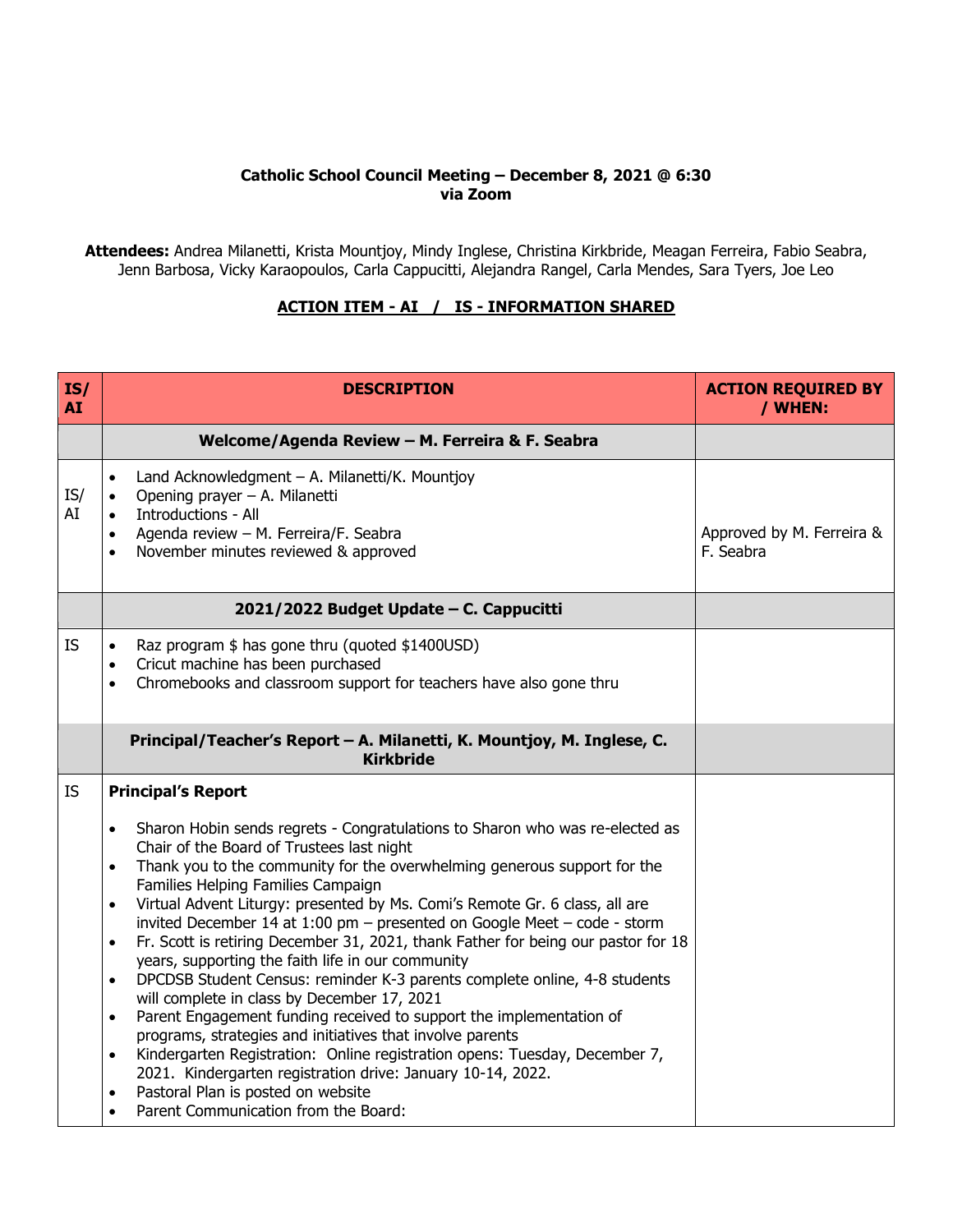- a. COMMUNITY INFORMATION BULLETIN Elementary Change of Learning Mode for Term Two Preferred learning mode (i.e., in-person or remote only): more information to be sent in January
- b. LETTER FROM PEEL PUBLIC HEALTH: Pharmacy Testing/Take Home PCR Testing/Holiday Travel
- School Uniforms: inquiry from community, feedback from council if considered in the past
- Kiss n Ride: safety, thank you for cooperation, extra time in snowy conditions
- Bus Cancellations: **we are Zone 1** Teaching and Learning memo sent to families, see websites [www.dpcdsb.org](http://www.dpcdsb.org/) and [www.stopr.ca](http://www.stopr.ca/) for more information
- Computer Science Education Week: teachers have ben collaborating on lessons using Dash and Dot
- ShareLife: thank you for your generous support, over \$2000 was raised, Candy Grams will be delivered Monday, December 13: Christmas Spirit Week coming soon
- Update: Daily Covid-19 screening after Christmas Break, new procedure
- Rapid Antigen Testing kits for students: more information coming, voluntary
- Picture Day: January 20, 2022; Retake: Feb. 24; Grad Photos: April 20
- Merry Christmas to you and your families.

## **Teacher's Report**

- Updates regarding Program Bookings:
	- o confirmed bookings with Art Reach, Scientists in the School and Prologue to The Performing Arts
	- o 3 FDK classes will enjoy "Rag & Bone Puppet Theatre" in the New Year
	- o remaining 7 Primary classes booked for Art Reach in the Spring and have elected to do sculpture projects using either plasticine or glass
	- o 3 Intermediates classes have also booked Art Reach and selected to an Oil Pastel Close-up Project
	- o Visual Arts Mississauga will drop off the art supplies needed, and they will conduct a virtual live session to interact with each classroom of budding artists
	- $\circ$  This company is notorious for providing excellent lessons and the finished products have always been OUTSTANDING...so we're looking forward to that
	- o 8 classes of Junior Students have been booked for Scientists in the School and will be participating in Programs involving Electrical Circuits, and experiments involving The Behaviour of Light and Forces & **Structures**
	- o LOADS of fun, excitement and best of all learning SITS will also be dropping off the materials needed for the activities in advance
- Forgot to include the Virtual Class Grade 6 class and the 3 FDK Program cost to the estimate I presented at last meeting – they are as follows:
	- o 1 Prologue Show at \$500
	- o 10 Art Reach Classes at \$2200
	- o 8 SITS Classes at \$2000
	- o Totaling about \$4700
- THANK YOU to the Council for raising the funds to pay for these amazing enrichment opportunities for our students
- Thank you for the Cricut Machine, classes are already using it